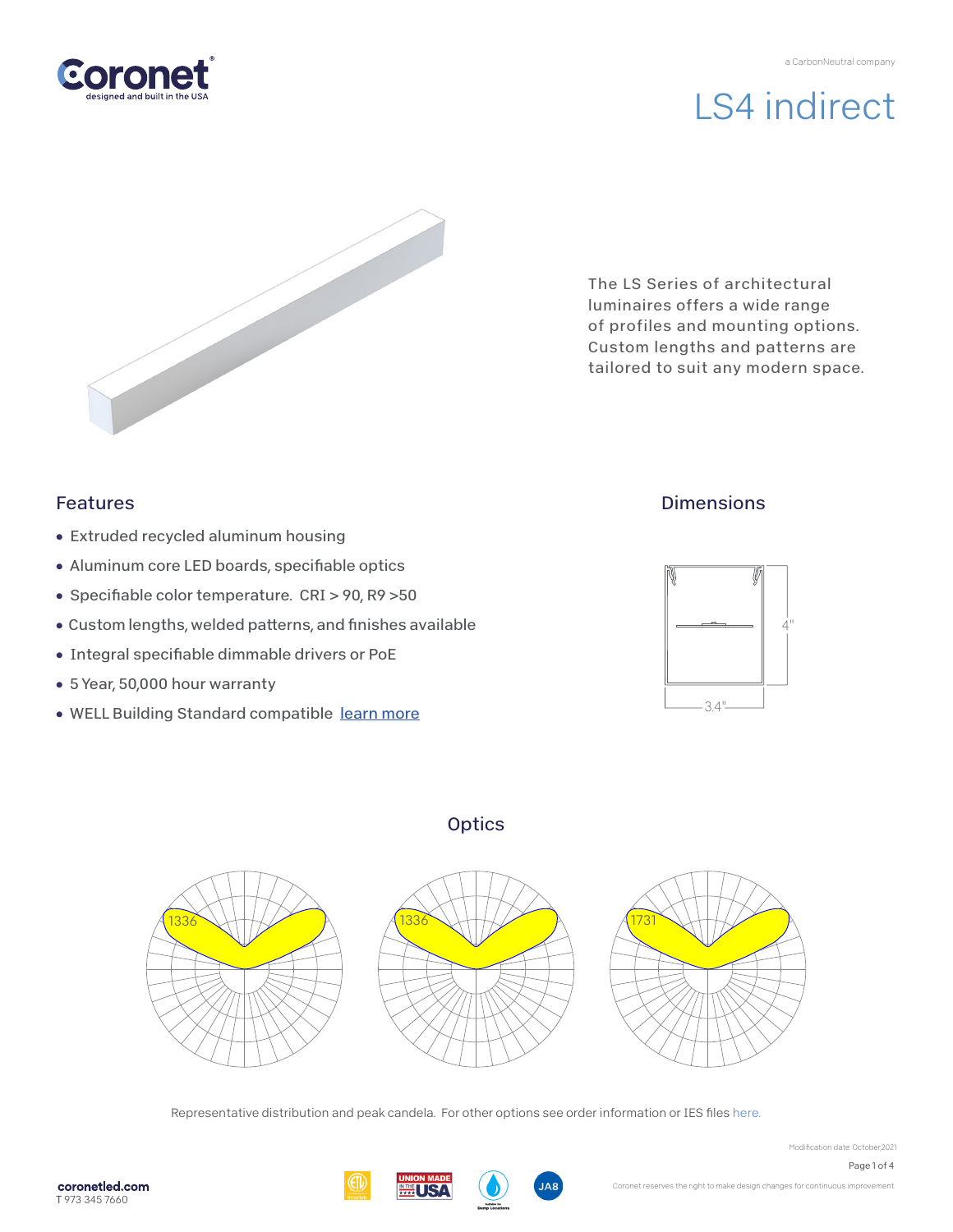

### Ordering Information



### **Performance**

| Output <sup>1</sup> |    | Watts/ft Lumens/ft |
|---------------------|----|--------------------|
| Low                 | 5  | 504                |
| Medium              |    | 704                |
| High                | 10 | 899                |

'Based on a typically configured 90 CRI, 3500K luminaire using one driver.

Custom outputs available. Please consult factory. For 4000K multiply by 1.05; for 3000K 0.96; for 2700K, 0.92.

### Technical Information



clic[k here o](https://coronetled.com/warranty-technical-info/)r scan QR code

Wiring diagrams, PoE and sensor details

Modification date: October,2021

Page 2 of 4

coronetled.com T 973 345 7660







Coronet reserves the right to make design changes for continuous improvement.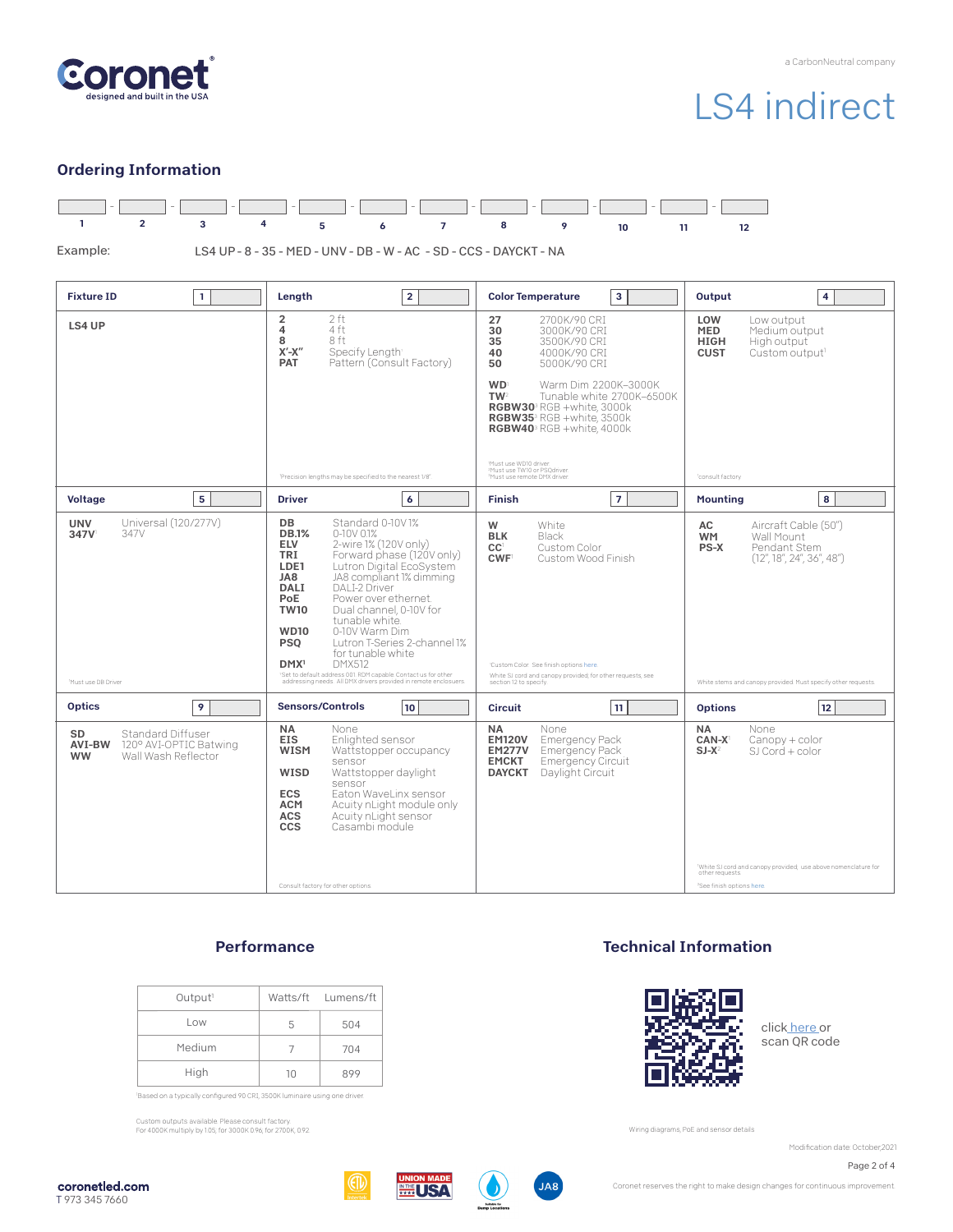

#### Drivers & Electrical

Integral drivers\* with 0-10V Dimming standard. Several other driver options available; see ordering information. \*DMX drivers are provided in remote enclosures.

#### Sensors & Controls

Sensors are installed on an aluminum plate adjacent to the luminaire lens1. Coronet remains agnostic in our approach to sensors and control systems; our fixtures are compatible with most systems offered.

1Not applicable to indirect only models. Consult factory.

#### Emergency Back-Up

For fixtures three-feet or longer, a 4W integral emergency driver may be wired to 4ft sections. 7W, 10W, and 12W drivers are also available (not all integral; consult factory). Emergency circuits for use with building generators are also available.

#### PoE (Power over Ethernet)

Compatible with virtually all PoE systems including Molex Coresync, Igor, Smartengine, Platformatics, and NuLED SPICEbox. Consult Factory for systems not listed, See [here f](https://coronetled.com/warranty-technical-info/)or more info.

#### Finishes

All luminaires are finished in high quality polyester powder coating. Our standard color is white. Any RAL color may be specified.

### Weight

5 lbs per foot

#### **Patterns**

Featuring illuminated welded corners and angles. Consult factory for custom designs and elevations

## **Optics**

Extruded satin acrylic lenses provide excellent diffusion, high transmission, and no LED imaging.

#### Construction

Housings are extruded premium, recycled aluminum. Individual fixtures are available up to 12' long and may be specified as nominal or precision lengths. Precision lengths are supplied within 1/8" tolerance.

#### Joined Runs

Runs of any length may be specified and are comprised of multiple, factory-engineered, joined sections. Individually specified luminaires are not field joinable.



Representative joinery. For product specific details see installation guides or submittal drawings.